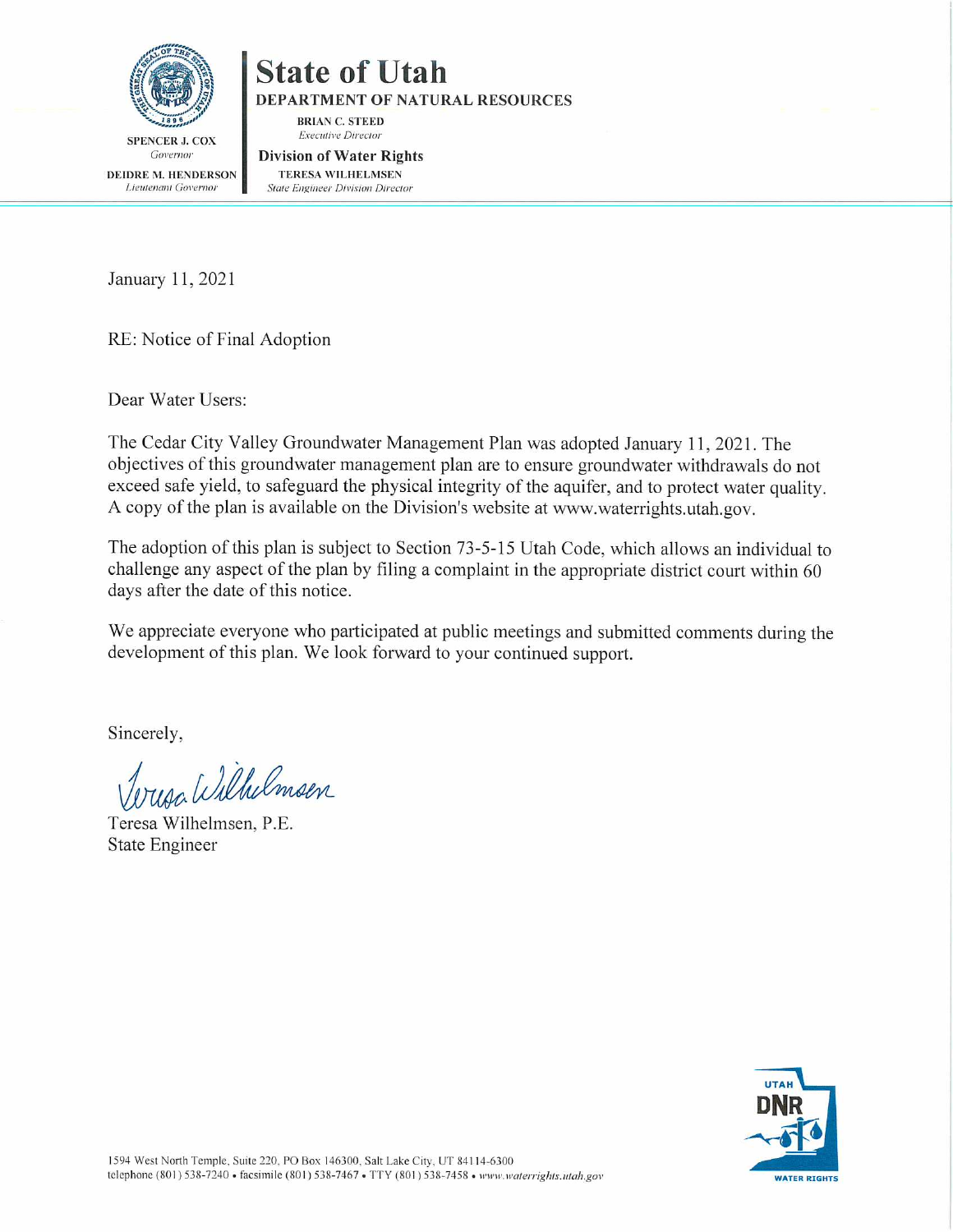# **CEDAR CITY VALLEY GROUNDWATER MANAGEMENT PLAN Adoption Date: XXX XX, XXXX**

## **Introduction**

The objectives of this groundwater management plan are to ensure groundwater withdrawals do not exceed safe yield, to safeguard the physical integrity of the aquifer, and to protect water quality in the groundwater basin of Cedar City Valley in Iron County. The intent of this plan is to provide specific management guidelines for this area pursuant to Section 73-5-15 of the Utah Code.

Studies indicate average annual groundwater withdrawals in Cedar City Valley exceed safe yield, making this groundwater basin a critical management area as defined in Section 73-5-15.1 of the Utah Code. The safe yield for the groundwater basin is estimated to be 21,000 acre-feet per year, while the current average depletion from the groundwater basin is estimated to be 28,000 acre-feet per year. If all groundwater rights that are approved or perfected were to be used the total depletion from the groundwater basin would be approximately 50,000 acre-feet per year. It is estimated that average actual depletion must be reduced by 7,000 acre-feet per year in order to balance recharge and depletion amounts in this groundwater basin.

## **Affected Area**

This groundwater management plan applies to the groundwater basin within the surface drainage area of Cedar City Valley in Iron County. The groundwater management plan area is more particularly described as Water Right Area 73 and is shown in Figure 1.

# **Priority Regulation**

In order to reduce actual depletion to balance recharge, water rights will be regulated according to priority and regardless of a water right's nature of use. Regulation will follow the schedule described in Table 1. A regulated water right will no longer be authorized to divert water beginning on the target date corresponding to the phase wherein the water right is to be regulated. A list of groundwater rights and corresponding priority dates and depletion estimates are posted on the Division of Water Rights website.

The regulated priority date for a given phase in Table 1 may be adjusted by the State Engineer to a later priority date based on the average annual artificial recharge or reductions in depletions that occur within the groundwater basin during the 10 years prior to the target date. Each year in the annual groundwater distribution system report, the State Engineer will report on the status of the aquifer, the estimated annual depletion resulting from groundwater withdrawals, amount and disposition of artificial recharge, and any adjustments to the regulated priority date for a given phase. Recharged water under projects for which a recovery application has been approved and actively pursued will not be considered in adjusting the regulated priority date for a given phase.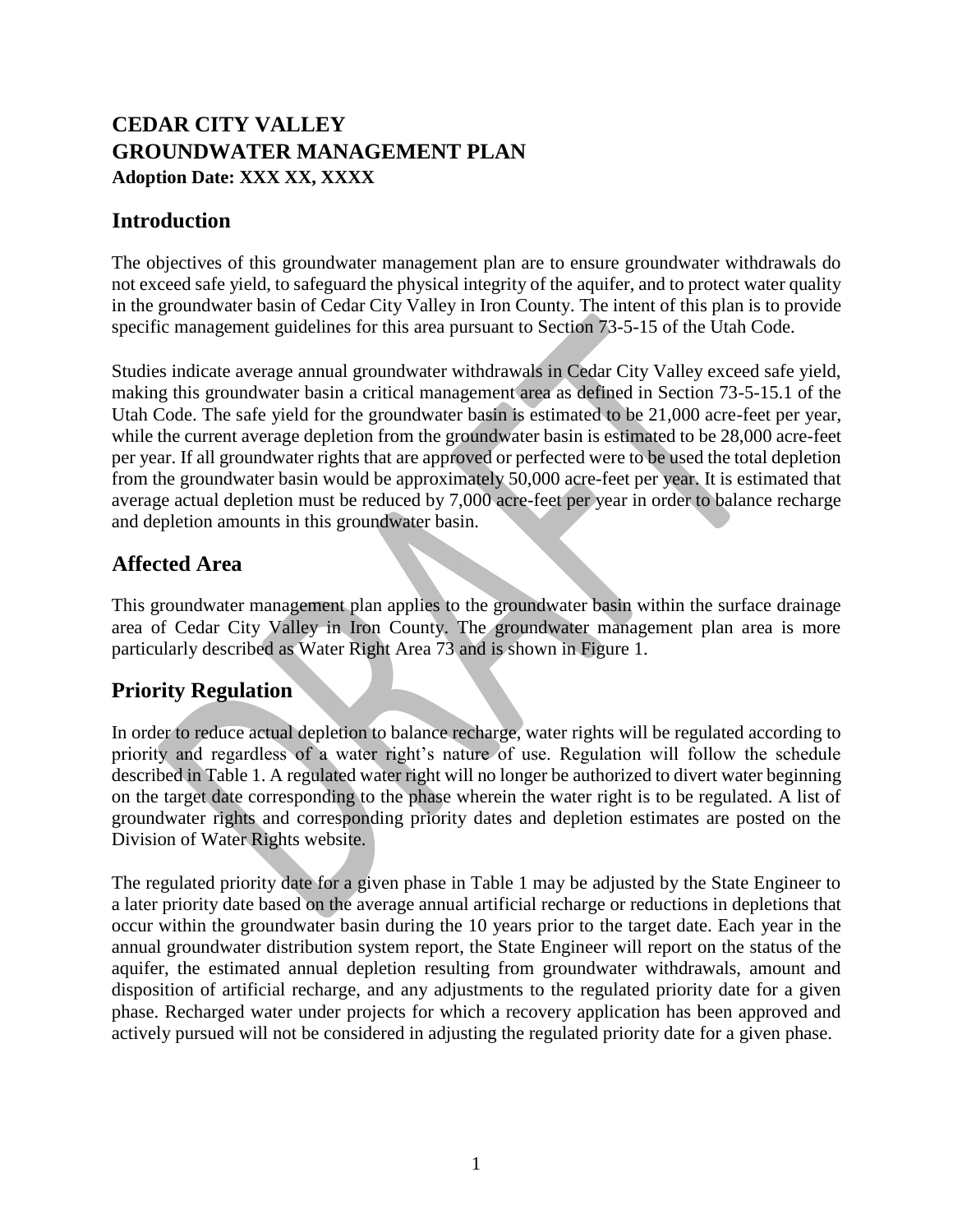| Phase          | Target          | <b>Priority Dates</b>    | Acre-Feet    | Cumulative   | Remaining   |
|----------------|-----------------|--------------------------|--------------|--------------|-------------|
|                | Date            | <b>Regulated Through</b> | Reduction in | Acre-Feet    | Depletion   |
|                |                 |                          | Estimated    | Reduction in | (acre-feet) |
|                |                 |                          | Depletion    | Depletion    |             |
|                | January 1, 2035 | December 31, 1957        | 5,434        | 5,434        | 45,530      |
| $\overline{2}$ | January 1, 2050 | December 31, 1954        | 7,330        | 12,764       | 38,200      |
| 3              | January 1, 2060 | December 31, 1951        | 8,814        | 21,578       | 29,386      |
| 4              | January 1, 2070 | December 31, 1935        | 6,761        | 28,339       | 22,625      |
| 5              | January 1, 2080 | July 25, 1934            | 1,518        | 29,857       | 21,107      |

#### **Table 1** Priority Regulation Schedule

#### **Depletion Calculations**

For purposes of this groundwater management plan, annual depletion from irrigation will be calculated using an annual crop survey prepared by the distribution system commissioner. The crop survey will tabulate the irrigated acreage for every crop type in the management plan boundary. It will include acreage supplied by groundwater and acreage supplied by both surface and groundwater sources. The crop survey will be published every year in the annual groundwater distribution system report. For irrigated acreage supplied by both surface and groundwater sources, water users may be required to meter the amount of groundwater diverted to that acreage so that the groundwater depletion attributable to this acreage can be estimated.

Entities with municipal use will be required to report the following on an annual basis:

- 1. Amount of water diverted from all sources
- 2. Amount of water depleted from the municipal uses

Depletion due to municipal use will be the groundwater diversion minus any return flow resulting from the groundwater portion of wastewater effluent returning to the groundwater system and minus any return flow resulting from the groundwater portion of water used for lawn and garden irrigation and any other municipal purposes.

Depletion due to any other uses will be evaluated on an individual basis. Water users will be required to report diversions and depletions associated with these uses as directed by the State Engineer.

Artificial recharge due to recharge projects will be considered as an accretion of groundwater and will be a part of the depletion calculations. To be considered in the depletion calculations, the artificial recharge must be reported to the Division of Water Rights under a recharge permit approved by the State Engineer. The recharged water, if not diverted and left in its natural course, must not have previously recharged the groundwater aquifer.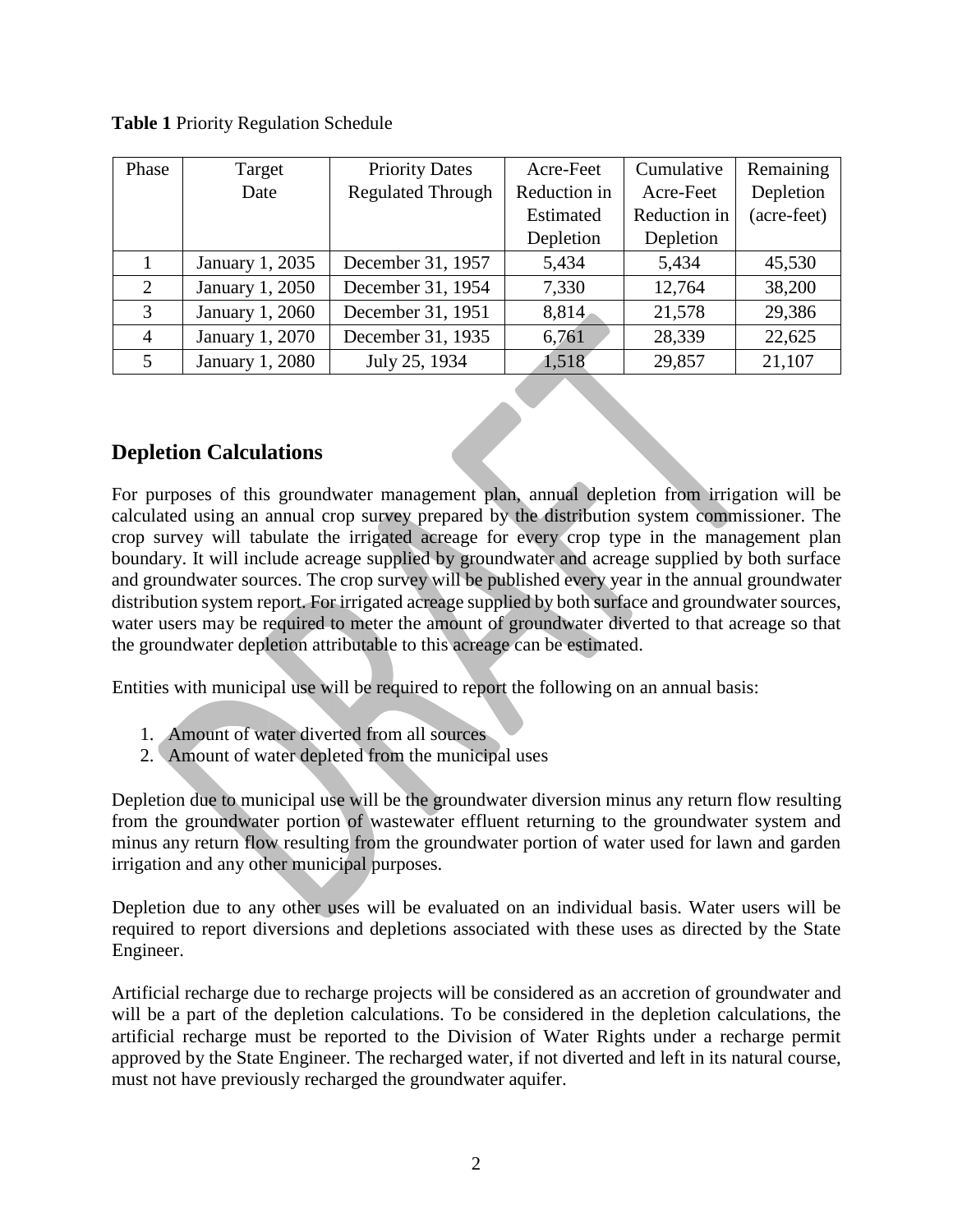#### **Voluntary Arrangements**

Pursuant to Subsection (4)(b) of Section 73-5-15 of the Utah Code, in consultation with the State Engineer, water users may agree to participate in a voluntary arrangement to manage withdrawals on a system other than by priority date. Any voluntary arrangement shall be consistent with existing statute and must not affect the rights of water users who do not agree with or do not participate in the voluntary arrangement.

The State Engineer has approved applications for the Central Iron County Water Conservancy District (CICWCD) to import water from Pine and Wah Wah Valleys to its service area in Cedar City Valley. Presuming the project is constructed and successfully imports water to this basin, a possible effect of this alternative water supply will be to increase recharge to the groundwater basin. The State Engineer will monitor development of this project which may be used in a voluntary arrangement between water users to offset future priority regulation.

Voluntary Arrangements associated with this Groundwater Management Plan will be posted on the State Engineer's website.

#### **Adaptive Management**

To determine the effectiveness of the plan, depletion calculations and groundwater level measurements will be used. As groundwater depletions approach safe yield it is anticipated that groundwater levels will stabilize with time. The phased reductions in depletions over long intervals as specified in Table 1 provide an opportunity for groundwater levels to respond to changes in groundwater depletions. A reduction in the rate of groundwater level decline over time will be used as an indicator of approaching equilibrium of depletion versus safe yield. If during any phase of the plan it is determined by the State Engineer that safe yield has been reached, future reductions in depletion will not be implemented. This plan may also be amended at any time in the same manner through which it was adopted.